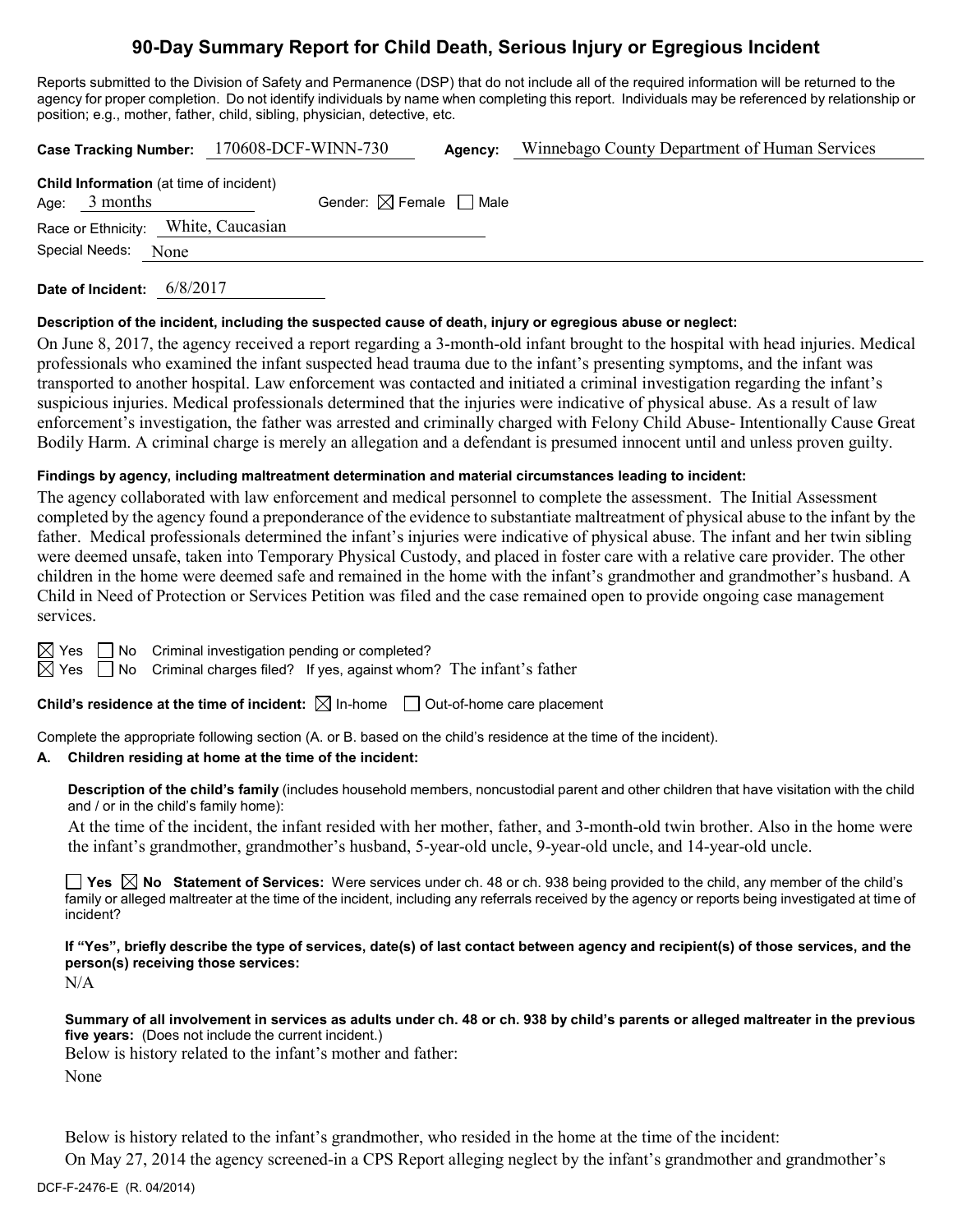husband of the infant's now 5-year-old maternal uncle. An assessment was completed by the agency and the allegation of neglect was unsubstantiated and the children were deemed safe. The case was closed upon completion of the initial assessment.

On October 25, 2013 the agency screened-in a CPS Report alleging neglect by the infant's maternal grandmother to the infant's now 17-year-old mother, 14-year-old and 9-year-old uncles. An assessment was completed by the agency and the allegation of neglect was unsubstantiated and the children were deemed safe. The case was closed upon completion of the initial assessment.

Below is history related to the infant's grandmother's husband, who resided in the home at the time of the incident: On May 27, 2014 the agency screened-in a CPS Report alleging neglect by the infant's grandmother and grandmother's husband of the infant's now 5-year-old maternal uncle. An assessment was completed by the agency and the allegation of neglect was unsubstantiated and the children were deemed safe. The case was closed upon completion of the initial assessment.

#### **Summary of actions taken by the agency under ch. 48, including any investigation of a report or referrals to services involving the child, any member of the child's family living in this household and the child's parents and alleged maltreater.** (Does not include the current incident.)

(Note: Screened out reports listed in this section may include only the date of the report, screening decision, and if a referral to services occurred at Access. Reports that do not constitute a reasonable suspicion of maltreatment or a reason to believe that the child is threatened with harm are not required to be screened in for an initial assessment, and no further action is required by the agency.) Below is history related to the infant's mother and father:

None

Below is history related to the infant's grandmother, who resided in the home at the time of the incident: On March 10, 2017, the agency screened-out a CPS Report.

On May 27, 2014 the agency screened-in a CPS Report alleging neglect by the infant's grandmother and grandmother's husband of the infant's now 5-year-old maternal uncle. An assessment was completed by the agency and the allegation of neglect was unsubstantiated and the children were deemed safe. The case was closed upon completion of the initial assessment.

On October 25, 2013 the agency screened-in a CPS Report alleging neglect by the infant's grandmother maternal grandma to the infant's now 17-year-old mother, 14-year-old and 9-year-old uncles. An assessment was completed by the agency and the allegation of neglect was unsubstantiated and the children were deemed safe. The case was closed upon completion of the initial assessment.

Below is history related to the infant's grandmother's husband, who resided in the home at the time of the incident: On May 27, 2014 the agency screened-in a CPS Report alleging neglect by the infant's grandmother and grandmother's husband of the infant's now 5-year-old maternal uncle. An assessment was completed by the agency and the allegation of neglect was unsubstantiated and the children were deemed safe. The case was closed upon completion of the initial assessment.

On November 8, 2013, the agency screened-out a CPS Report.

On January 31, 2011, the agency screened-out a CPS Report.

On February 25, 2011, the agency screened-out a CPS Report.

## **Summary of any investigation involving the child, any member of the child's family and alleged maltreater conducted under ch. 48 and any services provided to the child and child's family since the date of the incident:**

The agency collaborated with law enforcement and medical personnel to complete the assessment. The Initial Assessment completed by the agency found a preponderance of the evidence to substantiate maltreatment of physical abuse to the infant